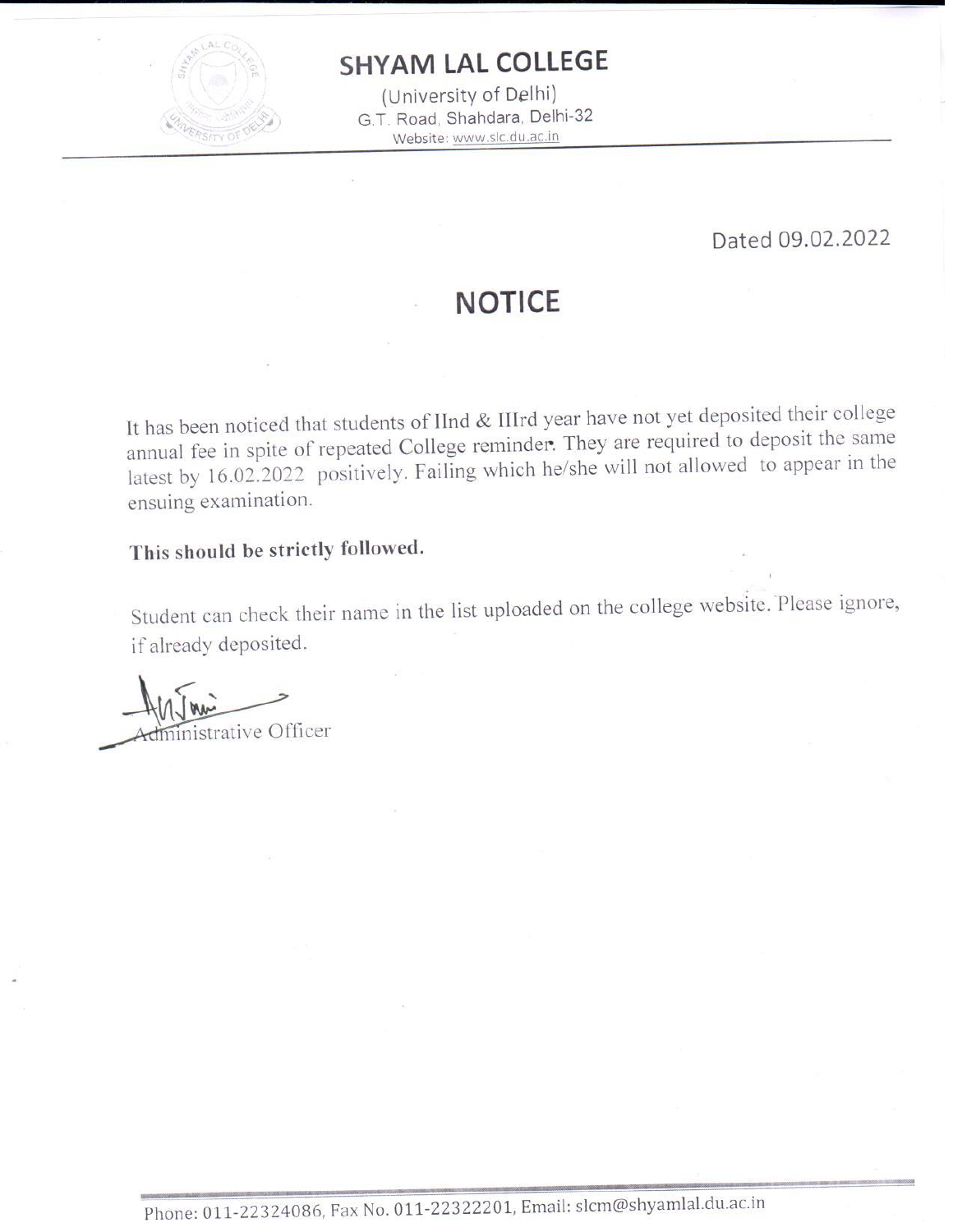| <b>Examination Roll No</b> | <b>Student Name</b>         | <b>COURSE</b> | <b>College Roll no</b> | Year  | <b>Academic Session</b> |
|----------------------------|-----------------------------|---------------|------------------------|-------|-------------------------|
| 20073516015                | <b>MADHU</b>                | HINDI(H)      | 6316                   | 2nd   | 2021-22                 |
| 20073516014                | <b>LOKESH</b>               | HINDI(H)      | 6321                   | 2nd   | 2021-22                 |
| 20073516012                | <b>KOMAL</b>                | HINDI(H)      | 6349                   | 2nd   | 2021-22                 |
| 20073516052                | <b>VISHAL</b>               | HINDI(H)      | 6357                   | 2nd   | 2021-22                 |
| 20073511041                | Sakshi                      | ENGLISH (H)   | 6005                   | 2nd   | 2021-22                 |
| 20073511040                | <b>SAHANAZ KHATUN</b>       | ENGLISH (H)   | 6028                   | 2nd   | 2021-22                 |
| 20073511033                | <b>PREETI</b>               | ENGLISH (H)   | 6050                   | 2nd   | 2021-22                 |
| 20073511028                | <b>MONIKA</b>               | ENGLISH (H)   | 6060                   | 2nd   | 2021-22                 |
| 20073511035                | Prince Yadav                | ENGLISH (H)   | 6067                   | 2nd   | 2021-22                 |
| 20073518041                | <b>RAHUL DHAKAR</b>         | History (H)   | 6747                   | 2nd   | 2021-22                 |
| 20073518046                | Ritika Bhatia               | History (H)   | 6750                   | 2nd   | 2021-22                 |
| 20073510040                | SHUBHAM KUMAR ALUNIAECO (H) |               | 6510                   | 2nd   | 2021-22                 |
| 20073510045                | <b>TANUJ</b>                | ECO(H)        | 6549                   | 2nd   | 2021-22                 |
| 20073510042                | Sushant Shekhar             | ECO(H)        | 6550                   | 2nd   | 2021-22                 |
| 20073527005                | <b>AMANUDDIN</b>            | Pol. Sc (H)   | 6945                   | 2nd   | 2021-22                 |
| 20073501184                | <b>AMAN BHATI</b>           | B.A (Prog.)   | 7505                   | 2nd   | 2021-22                 |
| 20073501157                | MOHAMMED ADHIL K K          | B.A (Prog.)   | 7544                   | 2nd   | 2021-22                 |
| 20073501127                | <b>SHIVANI</b>              | B.A (Prog.)   | 7421                   | 2nd   | 2021-22                 |
| 20073501117                | Pritam Pal                  | B.A (Prog.)   | 7422                   | 2nd   | 2021-22                 |
| 20073501110                | <b>OJASWANI</b>             | B.A (Prog.)   | 7446                   | 2nd   | 2021-22                 |
| 20073501096                | <b>ANIL TYAGI</b>           | B.A (Prog.)   | 7456                   | 2nd   | 2021-22                 |
| 20073501234                | Rakhi Kumari                | B.A (Prog.)   | 7626                   | 2nd   | 2021-22                 |
| 20073501222                | <b>NEHA</b>                 | B.A (Prog.)   | 7638                   | 2nd   | 2021-22                 |
| 20073501220                | MOKSHITA BENIWAL            | B.A (Prog.)   | 7643                   | 2nd   | 2021-22                 |
| 20073501195                | <b>AVINASH VARDHAN</b>      | B.A (Prog.)   | 7644                   | $2nd$ | 2021-22                 |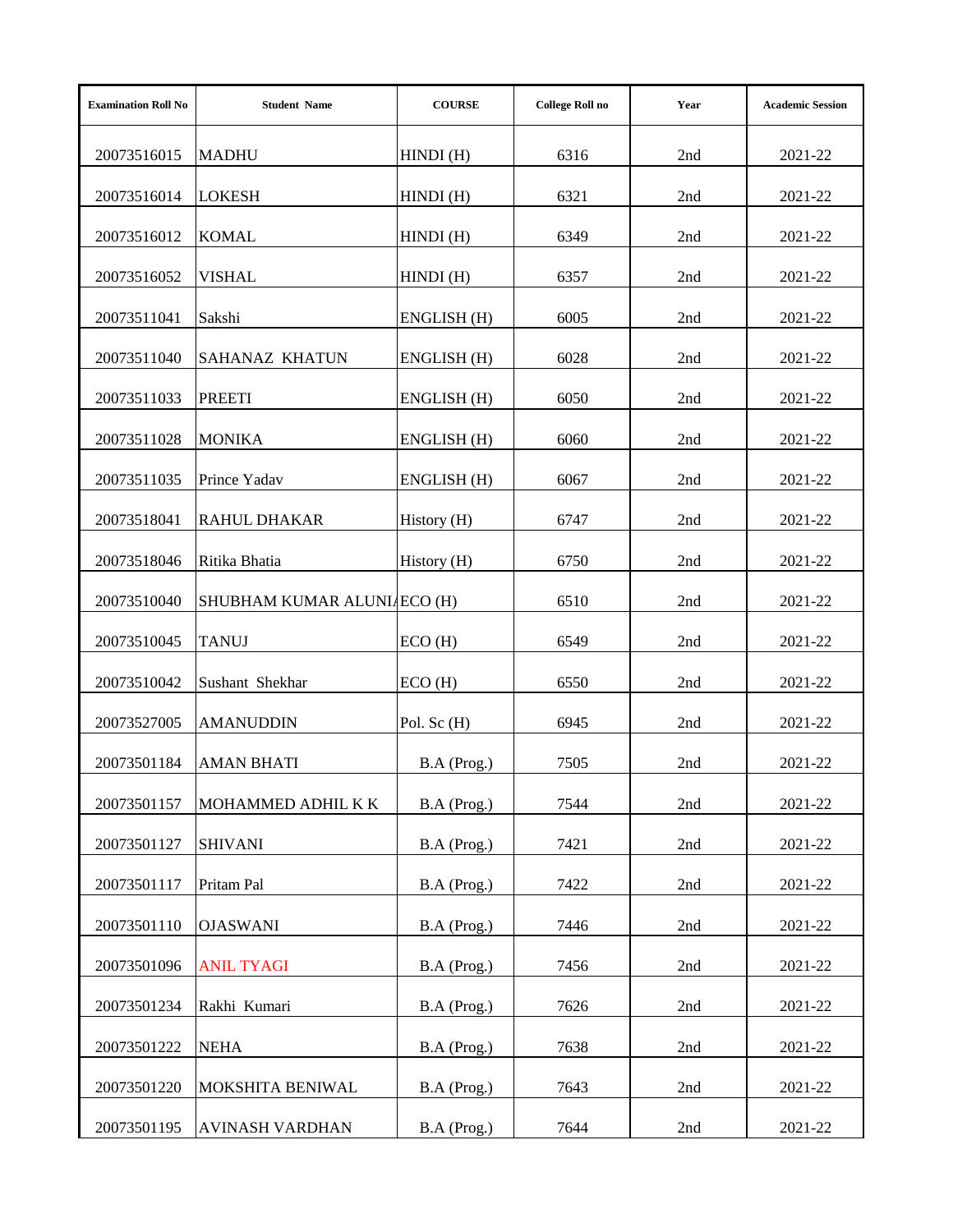| 20073501211 | Vinay Kumar Katta     | B.A (Prog.)         | 7664 | 2nd   | 2021-22 |
|-------------|-----------------------|---------------------|------|-------|---------|
| 20073501191 | Ankita Hooda          | B.A (Prog.)         | 7673 | 2nd   | 2021-22 |
| 20073503033 | <b>ANJLI LALOTRA</b>  | B. Com(P)           | 7801 | 2nd   | 2021-22 |
| 20073503052 | <b>Bilal Khan</b>     | B.Com(P)            | 7840 | 2nd   | 2021-22 |
| 20073503022 | AMAAN AHMAD ANSARI    | B. Com(P)           | 7854 | 2nd   | 2021-22 |
| 20073503189 | Anmol kaur            | B. Com(P)           | 7863 | 2nd   | 2021-22 |
| 20073503153 | SHASHI BANSAL         | B. Com(P)           | 7914 | 2nd   | 2021-22 |
| 20073503111 | Naman Goyal           | B. Com(P)           | 7923 | 2nd   | 2021-22 |
| 20073503183 | Vivek                 | B. Com(P)           | 7950 | 2nd   | 2021-22 |
| 20073503077 | <b>HARSHIT VERMA</b>  | B.Com(P)            | 7983 | 2nd   | 2021-22 |
| 20073504050 | <b>ESHITA DHIMAN</b>  | B.COM (H)           | 8101 | 2nd   | 2021-22 |
| 20073504118 | rajveer Arora         | B.COM (H)           | 8104 | 2nd   | 2021-22 |
| 20073504009 | Aditya Raj            | B.COM (H)           | 8240 | 2nd   | 2021-22 |
| 20073504096 | Naman Arora           | B.COM (H)           | 8256 | 2nd   | 2021-22 |
| 20073504102 | Paramjeet Singh       | B.COM (H)           | 8260 | 2nd   | 2021-22 |
| 20073504137 | Sanjay                | B.COM (H)           | 8285 | 2nd   | 2021-22 |
| 20073504039 | Deepak                | B.COM (H)           | 8313 | 2nd   | 2021-22 |
| 20073563018 | <b>FAZIL KHAN</b>     | Math $(H)$          | 9327 | 2nd   | 2021-22 |
| 20073563002 | Akshit Sharma         | Math (H)            | 9342 | 2nd   | 2021-22 |
| 20073557024 | Vansh Bhadola         | Chem (H)            | 9206 | 2nd   | 2021-22 |
| 20073557010 | <b>GAURAV SHARMA</b>  | Chem (H)            | 9210 | 2nd   | 2021-22 |
| 20073557011 | Harish                | Chem(H)             | 9216 | 2nd   | 2021-22 |
| 20073582106 | <b>Uday Singh Pal</b> | B.Sc Phy. Sc        | 8671 | $2nd$ | 2021-22 |
| 20073582065 | Anoop Kaushal         | B.Sc Phy. Sc        | 8677 | 2nd   | 2021-22 |
| 20073582060 | Ajay Singh            | B.Sc Phy. Sc        | 8724 | 2nd   | 2021-22 |
| 20073582084 | Namrata Singh         | <b>B.Sc Phy. Sc</b> | 8728 | 2nd   | 2021-22 |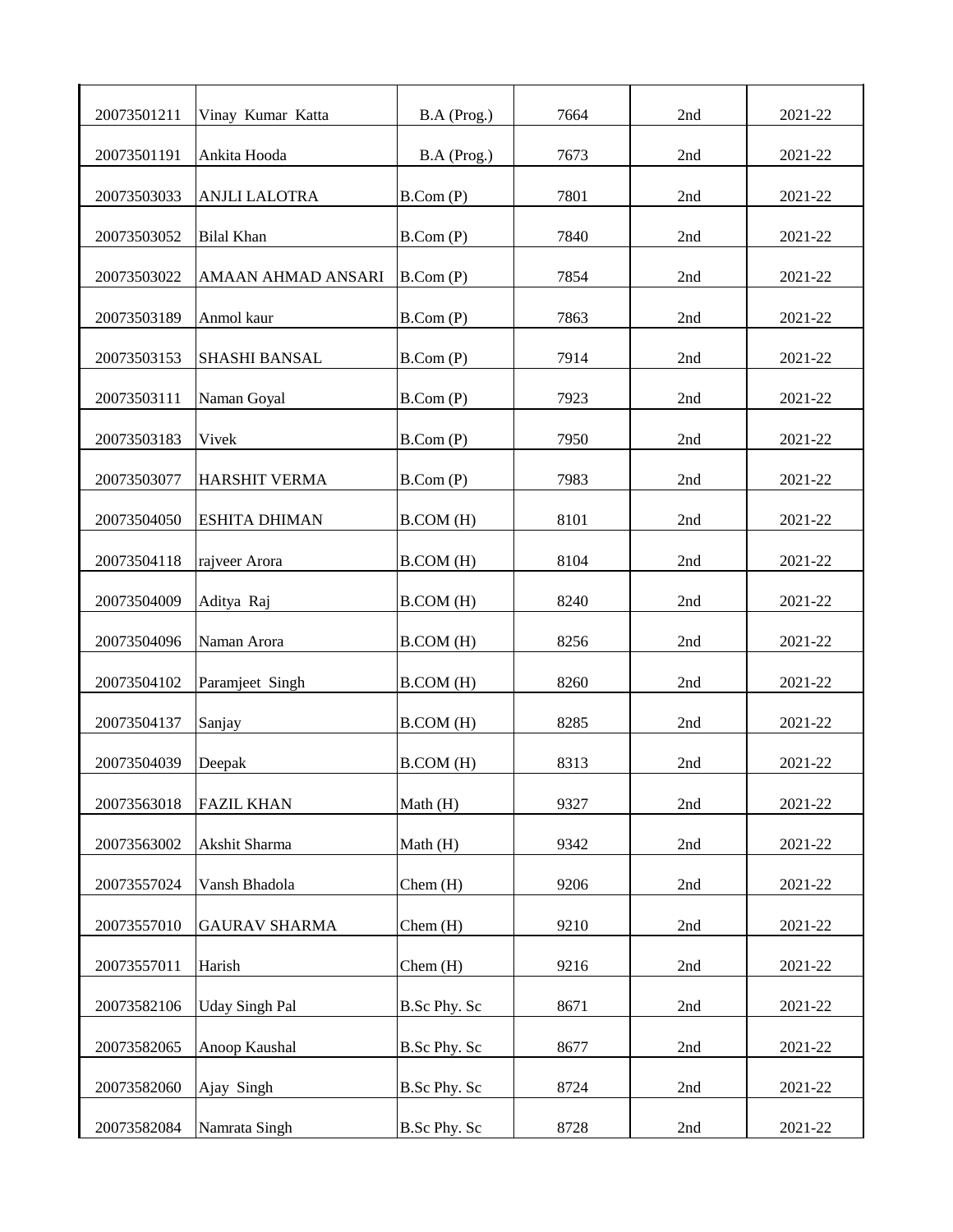| 20073582189 | Rohit Sharma        | <b>B.Sc Phy. Sc</b> | 8801           | 2nd | 2021-22 |
|-------------|---------------------|---------------------|----------------|-----|---------|
| 20073582201 | Shristi Tiwari      | B.Sc Phy. Sc        | 8807           | 2nd | 2021-22 |
| 20073582198 | SHEETAL CHOUDHARY   | B.Sc Phy. Sc        | 8844           | 2nd | 2021-22 |
| 20073582154 | Jatin Kumar         | B.Sc Phy. Sc        | 8880           | 2nd | 2021-22 |
| 20073582007 | <b>ALBIN PERERA</b> | B.Sc Phy. Sc        | 8557           | 2nd | 2021-22 |
| 20073582018 | Deepak Mehta        | B.Sc Phy. Sc        | 8509           | 2nd | 2021-22 |
| 20073582024 | <b>HARSH YADAV</b>  | B.Sc Phy. Sc        | 8559           | 2nd | 2021-22 |
| 19073516001 | AYAZ UL HAQ         | Hindi (H)           | 201            | 3rd | 2021-22 |
| 19073516004 | <b>AFTAB</b>        | Hindi (H)           | 206            | 3rd | 2021-22 |
| 19073516006 | <b>PREETI</b>       | Hindi (H)           | 208            | 3rd | 2021-22 |
| 19073516008 | Ajmal Khan          | Hindi (H)           | 210            | 3rd | 2021-22 |
| 19073516010 | nida                | Hindi (H)           | 212            | 3rd | 2021-22 |
| 19073516012 | Pinki               | Hindi (H)           | 214            | 3rd | 2021-22 |
| 19073516022 | <b>BABLI</b>        | Hindi (H)           | 226            | 3rd | 2021-22 |
| 19073516024 | Jyoti               | Hindi (H)           | 228            | 3rd | 2021-22 |
| 19073516039 | KM JYOTI PANDAY     | Hindi (H)           | 243            | 3rd | 2021-22 |
| 19073516042 | <b>ALIYA</b>        | Hindi (H)           | 248            | 3rd | 2021-22 |
| 19073516053 | MOHIT CHAPRANA      | Hindi (H)           | 259            | 3rd | 2021-22 |
| 19073511001 | <b>MANJEET SING</b> | English (H)         | $\mathbf{1}$   | 3rd | 2021-22 |
| 19073511002 | HILAL AHMAD DAR     | English (H)         | $\overline{c}$ | 3rd | 2021-22 |
| 19073511016 | <b>TANYA</b>        | English (H)         | 35             | 3rd | 2021-22 |
| 19073511029 | <b>NIKHIL</b>       | English (H)         | 57             | 3rd | 2021-22 |
| 19073510001 | THUPSTAN TSERING    | Eco(H)              | 401            | 3rd | 2021-22 |
| 19073510016 | <b>MOHD BILAL</b>   | Eco(H)              | 456            | 3rd | 2021-22 |
| 19073518001 | <b>MOHD YOUSIF</b>  | History (H)         | 601            | 3rd | 2021-22 |
| 19073518002 | KALEEM AHMAD WANI   | History (H)         | 602            | 3rd | 2021-22 |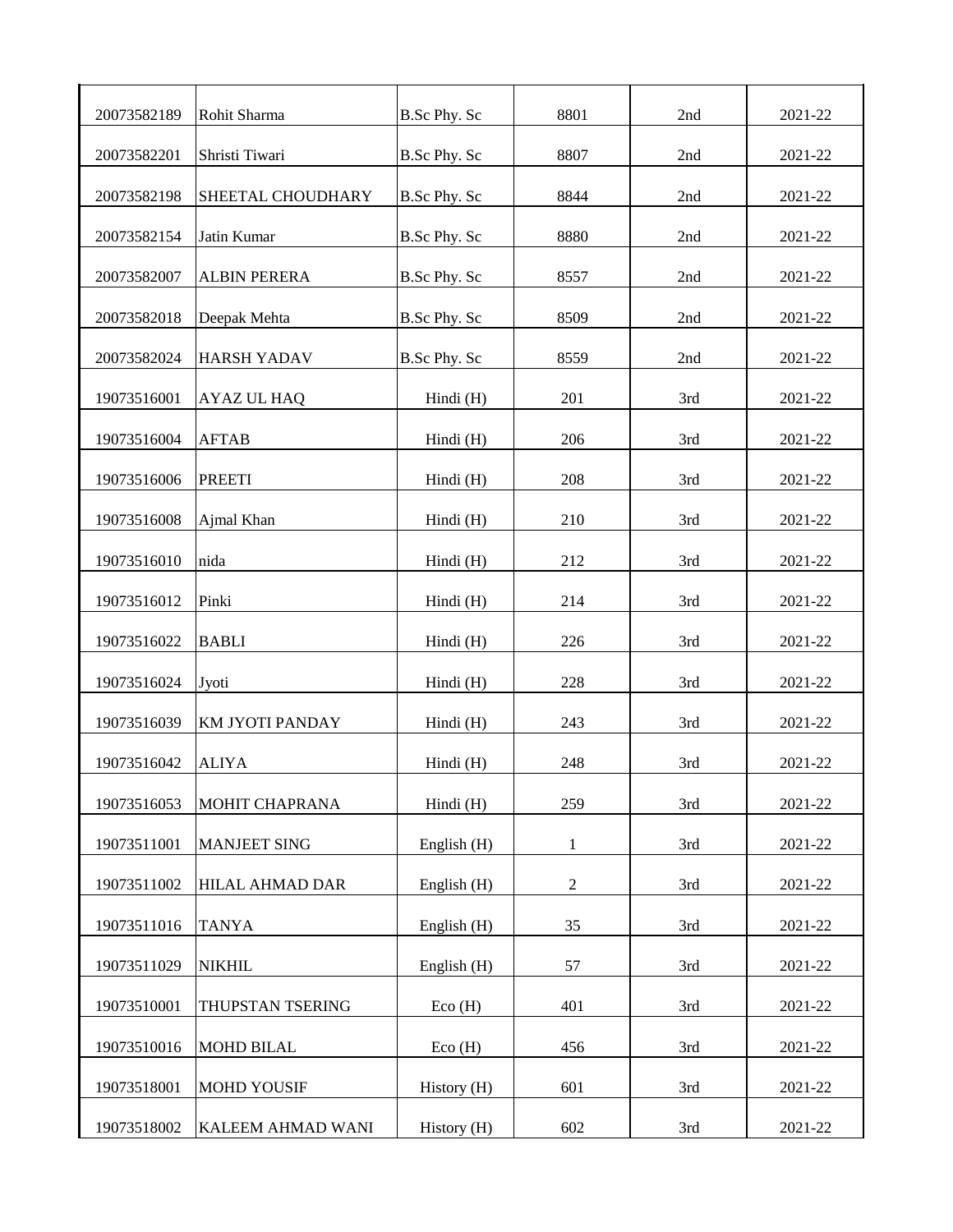| 19073518022 | KHUSHBOO SHARMA      | History (H) | 625  | 3rd | 2021-22 |
|-------------|----------------------|-------------|------|-----|---------|
| 19073518056 | <b>SHUBHAM SINGH</b> | History (H) | 667  | 3rd | 2021-22 |
| 19073527001 | <b>JATIN SHARMA</b>  | Pol. Sc (H) | 800  | 3rd | 2021-22 |
| 19073527002 | ARUN SINGH JASROTIA  | Pol. Sc (H) | 801  | 3rd | 2021-22 |
| 19073527036 | <b>RAJESH KUMAR</b>  | Pol. Sc (H) | 841  | 3rd | 2021-22 |
| 19073527051 | tilak raj            | Pol. Sc (H) | 857  | 3rd | 2021-22 |
| 19073501041 | Abhay Pratap Singh   | B.A (Prog.) | 1312 | 3rd | 2021-22 |
| 19073501001 | Neha                 | B.A (Prog.) | 1004 | 3rd | 2021-22 |
| 19073501006 | Akash Sharma         | B.A (Prog.) | 1010 | 3rd | 2021-22 |
| 19073501007 | <b>ASHOK KUMAR</b>   | B.A (Prog.) | 1011 | 3rd | 2021-22 |
| 19073501076 | <b>VISHAL SIHAG</b>  | B.A (Prog.) | 1412 | 3rd | 2021-22 |
| 19073501077 | mahin                | B.A (Prog.) | 1413 | 3rd | 2021-22 |
| 19073501050 | <b>FARHA</b>         | B.A (Prog.) | 1358 | 3rd | 2021-22 |
| 19073501100 | ANIKEATBALDOTRA      | B.A (Prog.) | 1101 | 3rd | 2021-22 |
| 19073501120 | <b>SAPNA</b>         | B.A (Prog.) | 1126 | 3rd | 2021-22 |
| 19073501125 | <b>SHIVANI</b>       | B.A (Prog.) | 1131 | 3rd | 2021-22 |
| 19073501126 | Deepak               | B.A (Prog.) | 1132 | 3rd | 2021-22 |
| 19073501134 | <b>POOJA</b>         | B.A (Prog.) | 1140 | 3rd | 2021-22 |
| 19073501137 | <b>MOIN KHAN</b>     | B.A (Prog.) | 1144 | 3rd | 2021-22 |
| 19073501144 | PRADEEP KUMAR        | B.A (Prog.) | 1151 | 3rd | 2021-22 |
| 19073501145 | <b>AAKASH</b>        | B.A (Prog.) | 1152 | 3rd | 2021-22 |
| 19073501148 | PAYAL RANI BOUDH     | B.A (Prog.) | 1155 | 3rd | 2021-22 |
| 19073501149 | SONI                 | B.A (Prog.) | 1156 | 3rd | 2021-22 |
| 19073501169 | <b>SANIA</b>         | B.A (Prog.) | 1178 | 3rd | 2021-22 |
| 19073501171 | NITISH KUMAR         | B.A (Prog.) | 1180 | 3rd | 2021-22 |
| 19073503002 | MOHAMMAD SAAD BHAT   | B.Com(P)    | 1503 | 3rd | 2021-22 |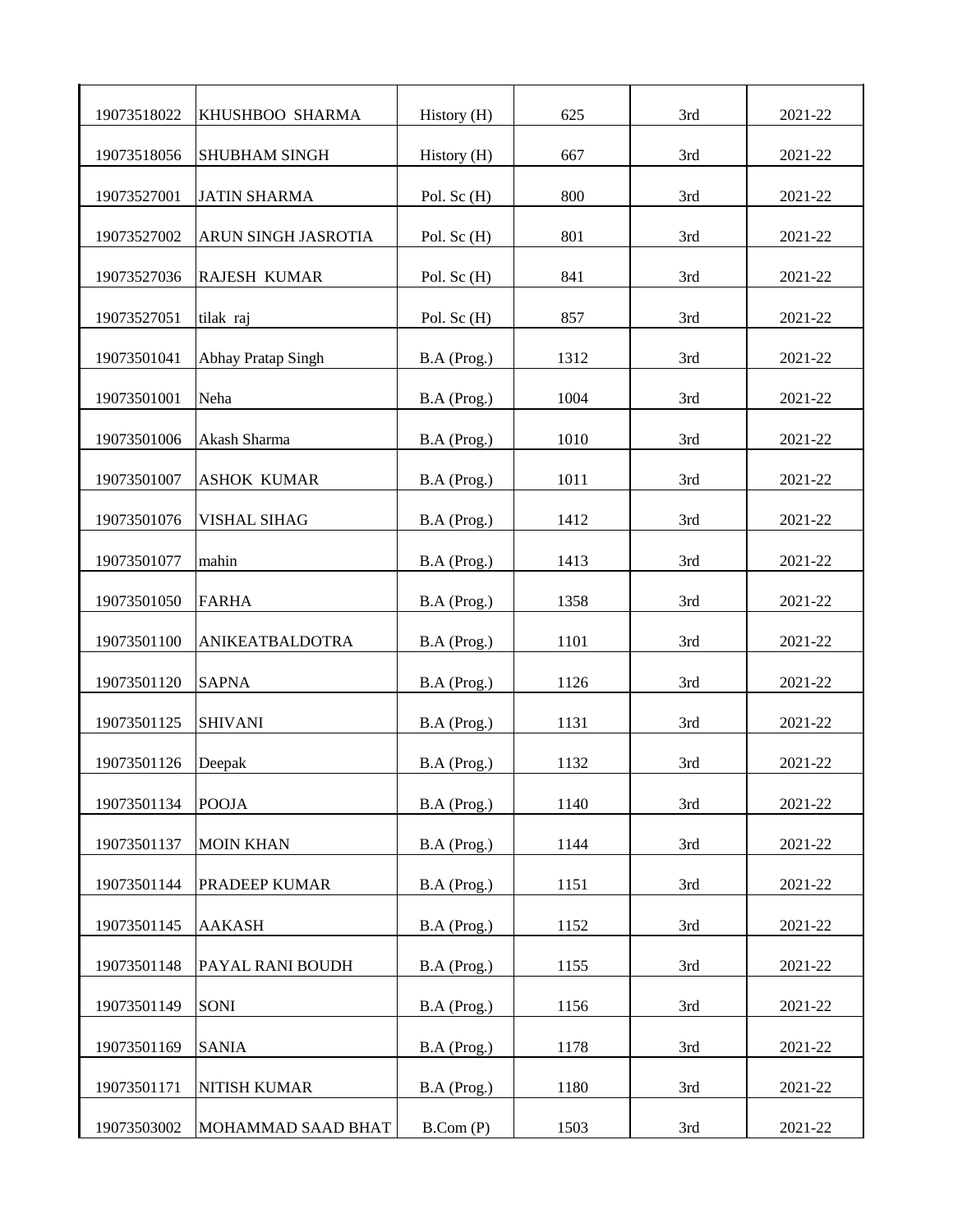| 19073503021 | Suyash jain           | B. Com(P)           | 1536 | 3rd | 2021-22 |
|-------------|-----------------------|---------------------|------|-----|---------|
| 19073503043 | <b>RITIK YADAV</b>    | B.Com(P)            | 1574 | 3rd | 2021-22 |
| 19073503044 | <b>ROZY KUMARI</b>    | B. Com(P)           | 1575 | 3rd | 2021-22 |
| 19073503160 | hemanshu rana         | B.Com(P)            | 1715 | 3rd | 2021-22 |
| 19073504009 | LAVANYA VASHISHTHA    | B.Com(H)            | 1816 | 3rd | 2021-22 |
| 19073504067 | <b>SHUBHAM DUREJA</b> | B.Com(H)            | 1919 | 3rd | 2021-22 |
| 19073504092 | Rushita               | B.Com(H)            | 1961 | 3rd | 2021-22 |
| 19073504122 | <b>SUSHANT KUMAR</b>  | B.Com(H)            | 2020 | 3rd | 2021-22 |
| 19073504130 | <b>FAIZ AHMAD</b>     | B.Com(H)            | 2034 | 3rd | 2021-22 |
| 19073504134 | Ravi Kumar            | B. Com(H)           | 2044 | 3rd | 2021-22 |
| 19073504136 | Riya Verma            | B.Com(H)            | 2047 | 3rd | 2021-22 |
| 19073504141 | <b>RUKAIYA</b>        | B.Com(H)            | 2055 | 3rd | 2021-22 |
| 19073504150 | <b>SACHIN</b>         | B.Com(H)            | 2070 | 3rd | 2021-22 |
| 19073504164 | Ayush<br>kumar        | B. Com(H)           | 2085 | 3rd | 2021-22 |
| 19073504168 | Kamal Raj Aggarwal    | B. Com(H)           | 2089 | 3rd | 2021-22 |
| 19073504176 | <b>HIMANSHU</b>       | B. Com(H)           | 2097 | 3rd | 2021-22 |
| 19073504177 | DISHANT SINGH         | B. Com(H)           | 2098 | 3rd | 2021-22 |
| 19073504181 | <b>NITIN NAGAR</b>    | B. Com(H)           | 2102 | 3rd | 2021-22 |
| 19073582079 | <b>ARNAV Gupta</b>    | B.Sc Phy. Sc        | 2755 | 3rd | 2021-22 |
| 19073582135 | <b>KARTIK</b>         | B.Sc Phy. Sc        | 2854 | 3rd | 2021-22 |
| 19073582136 | sameer kumar          | B.Sc Phy. Sc        | 2855 | 3rd | 2021-22 |
| 19073582006 | Taniya Jain           | <b>B.Sc Phy. Sc</b> | 2416 | 3rd | 2021-22 |
| 19073582015 | NITISH KUMAR          | B.Sc Phy. Sc        | 2426 | 3rd | 2021-22 |
| 19073582034 | Shivam kumar          | B.Sc Phy. Sc        | 2452 | 3rd | 2021-22 |
| 19073582037 | Meraj Ahmad           | B.Sc Phy. Sc        | 2455 | 3rd | 2021-22 |
| 19073582043 | Ujjwal Rathi          | B.Sc Phy. Sc        | 2608 | 3rd | 2021-22 |